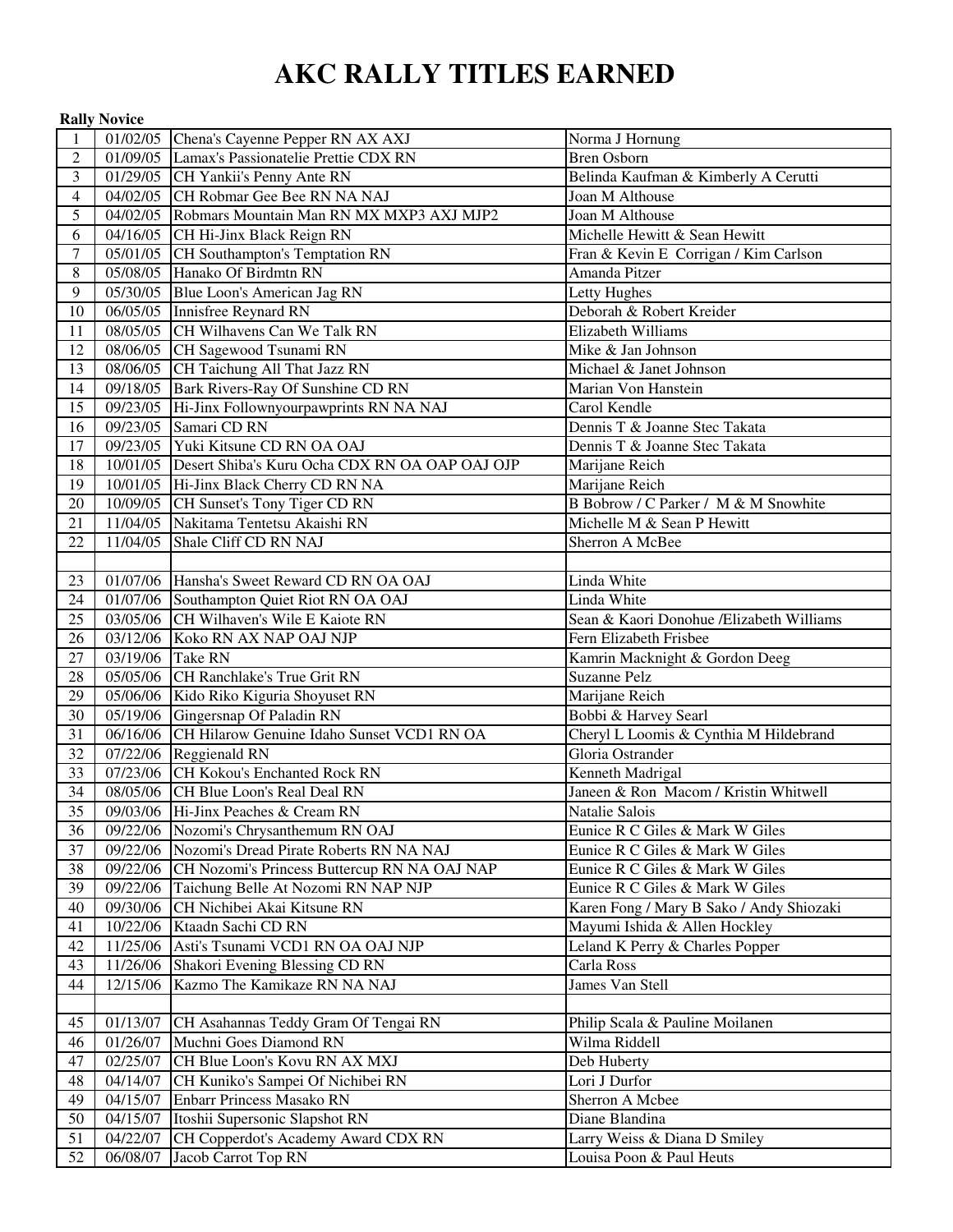| 53              |                       | 06/24/07   Ms Miki Murasaki Midnight Sun RN            | Dennis Takata & Joanne Takata             |
|-----------------|-----------------------|--------------------------------------------------------|-------------------------------------------|
| 54              |                       | 07/15/07 Wannahike's Diskovery RN                      | Deborah L. Kreider                        |
| 55              |                       | 07/21/07 CH Blackcrest's Mile High Monte CD RN         | Jewell Charles & Teri Gerard              |
| 56              |                       | 08/16/07 Innisfree DR. Indiana Jones RN                | Sarah Carson & Eunice J Carson            |
| 57              |                       | 09/08/07 Sundials Luck Be A Lady RN                    | Pam Olson & Tom Olson                     |
| 58              |                       | 09/21/07 Sheena RN MX MXJ NF                           | Karen Groth & Daniel Groth                |
| 59              |                       | 10/07/07 CH Midnight Sun Copper Akainami RN            | J,S,&D Anderson & Janet Johnson           |
| 60              |                       | 10/27/07 Mugen Akira RN                                | Ms. Sarah Scherr & Mr. Jason Scherr       |
| 61              | 12/29/07              | Ranchlake Hurricane Costa RN                           | Mark Onstott & Denise Onstott             |
|                 |                       |                                                        |                                           |
| 62              |                       | 02/24/08 Spitfyre's Kita Mik Raz-Ma-Tazz RN            | Mrs. Ann M Wolf & Mr. David R Wolf        |
| 63              |                       | 05/11/08 CH Hi-Jinx Black N Dekker CD RN NA            | Jane A Chapin                             |
| 64              |                       | 06/22/08 Midnight Sun' S Kenai Kazuki Aki RN           | Michael & Janice Barclay / Janet Johnson  |
| 65              |                       | 06/26/08 J-Ann's Wild Jasmine RN                       | Marcie & Melroy Pottinger / Jane Chapin   |
| 66              |                       | 09/19/08 Cape Cod's 007 At Nozomi RN                   | Mrs. Eunice R.C. Giles & Mr. Mark W Giles |
| 67              |                       | 09/19/08 Nozomi's Celestial Zenith RN                  | Sarah Carson / Mark & Eunice Giles        |
| 68              |                       | 09/19/08 Nozomi's Little Kubota RN NA NAJ              | Sarah Carson / Mark & Eunice Giles        |
| 69              |                       | 09/28/08 Heaven's Chico RN                             | Patricia Romero                           |
| 70              |                       | 10/04/08 Mokelumne Reno Sakura Kenzaburo RN            | Mari Minamide                             |
| 71              |                       | 10/05/08 Lee-Fen's Gotta Have Faith RN                 | Carol A Clifton                           |
| 72              | 10/12/08              | Maxilom's Samurai Milo CD RN                           | Betty J Maxilom & Keith A Maxilom         |
|                 |                       |                                                        |                                           |
| 73              |                       | 02/14/09 Hi-Jinx Takara RN                             | Alex Schwebach & Shawn Kelly              |
| 74              |                       | 03/19/09 Innisfree Mashigura Of Kihaku RN              | <b>Molly Sumner</b>                       |
| 75              |                       | 04/11/09 CH Justa One In A Million RN                  | Lynette Kuehler & Larry Simons            |
| 76              |                       | 06/13/09 River Dance's Golden Boy RN                   | Valerie S Horton                          |
| 77              |                       | 07/04/09 CH Rippa-Na Hana RN                           | Bill Bobrow & Carol Parker                |
| 78              |                       | 08/01/09 Inari Akai Kone CD RN                         | Katherine Koczan                          |
| $\overline{79}$ |                       | 08/16/09 Lola Tiki The Sunbear RN                      | Laura Lestage & Ali Seeber                |
| 80              |                       | 11/07/09 Wilhaven's Enjoy The Ride RN                  | <b>Elizabeth Williams</b>                 |
| 81              |                       | 11/08/09 CH Justa High Plains Drifter RN               | Lynne Kuehler & Larry Simons              |
|                 |                       |                                                        |                                           |
| 82              |                       | 02/06/10 Rowdy Red Fox RN MX MXJ PAX OF XFP            | Lisa Gardner                              |
| 83              |                       | 02/26/10 Bushido Kitsune RN                            | Michelle Brown                            |
| 84              |                       | 02/28/10 Rippa-Na Royal Reggie RN                      | Bill Bobrow, Carol Parker, C Kam-Wong     |
| 85              |                       | 03/21/10 Hanabi's Fortunate Tatsumaki RN               | Melissa Berschauer & Tim Berschauer       |
| $\overline{86}$ |                       | $05/08/10$ Hi-Jinx Pepperjack RN                       | Marijane Reich                            |
| 87              |                       | 05/28/10 Hi-Jinx Nishiki Benihime RN                   | Gisela F Hamlin                           |
| 88              |                       | 09/24/10 Hi-Jinx Designed In Black RN NAP OJP          | Mary Engstrom                             |
| 89              |                       | 09/24/10 Koshou Friend Of Kurgan RN OA OAJ AXP AJP NFP | Mary E Engstrom                           |
| 90              |                       | 09/24/10 Niji's Queen Of The Dragons RN                | Alyssa Goldman & Molly Sumner             |
| 91              | 12/18/10              | CH Nozomi's Yuengling Koodori RN OA NAJ                | Karen Groth & Daniel Groth                |
|                 |                       |                                                        |                                           |
| 92              | 06/04/11              | Toshiro Of Red Cloud RN                                | Maggie Delbon                             |
| 93              | 11/05/11              | <b>Beebe RN</b>                                        | Lindsay A. Tompkins                       |
| 94              | 11/17/11              | Kiko Princess Sheeba RN NA NF                          | Amy Ripepi & Gary Grasinski               |
| 95              | $\frac{1}{11}{17/11}$ | Princess Lacy At Koku Ryu RN                           | Pam Crowley & Leah Crowley                |
| 96              | 11/17/11              | Sumo Chewbaca RN AX AXJ NJP OF NFP                     | Amy Ripepi & Garry Grasinski              |
| 97              | 12/08/11              | Kado VI RN MX MXJ OF                                   | Julie Mayre Jones                         |
|                 |                       |                                                        |                                           |
| 98              |                       | 01/14/12 San Jo Chaka Khan RN                          | Ying-Hung Tung                            |
| 99              | 01/16/12              | San Jo Idol Eyes RN                                    | Lindsay A Tompkins & Leslie Ann Engen     |
| 100             | 01/16/12              | San Jo Kumi Rock N Roll Banjo Boy RN                   | <b>Ying-Hung Tung</b>                     |
| 101             | 01/16/12              | San Jo Lillith Fair RN                                 | Lindsay Tompkins & Leslie Ann Engen       |
| 102             | 01/29/12              | Edjo Kurokuma A.K.A. Bear BN RN                        | Joan A Pieper & Edward J Pieper           |
| 103             | 03/10/12              | <b>Bandit Bartos RN</b>                                | Stephanie Simon & Brian Bartos            |
| 104             | 03/24/12              | Colada RN NA                                           | Rebekah Zonts                             |
| 105             | 03/30/12              | Dragon House Huckleberry Finn RN                       | Malley Bragg Heinlein & Thomas E Heinlein |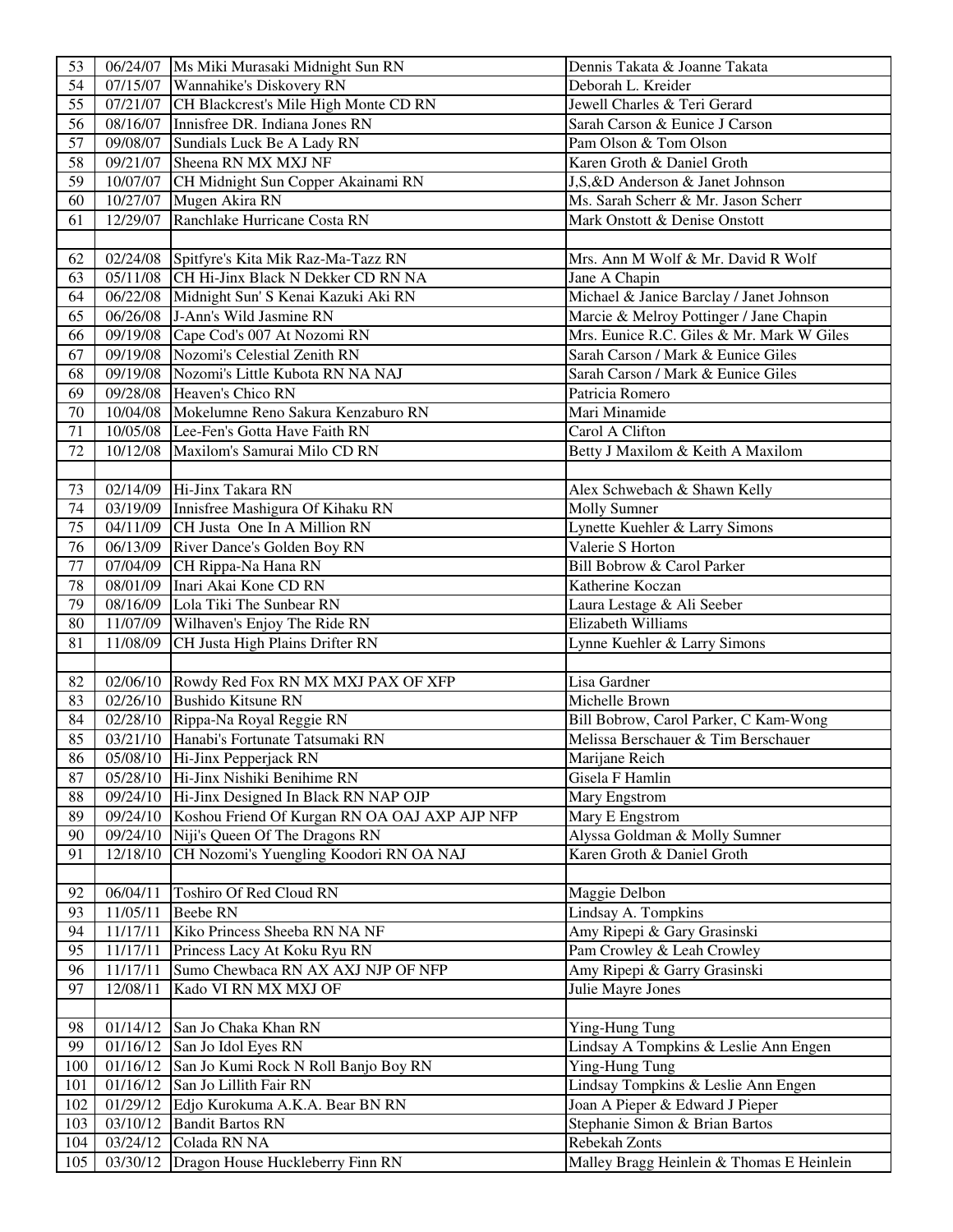| 106        | 04/08/12 Sake RN |                                                                                                | Susan K. Houston                                  |  |
|------------|------------------|------------------------------------------------------------------------------------------------|---------------------------------------------------|--|
| 107        |                  | 05/26/12 Hi-Jinx Snow Krystal RN                                                               | Michael Barclay & Janice Barclay                  |  |
| 108        |                  | 06/03/12 CH Kuniko's Byong Sun CL Of Totoro RN                                                 | Ava Fong & Lori J Durfor                          |  |
| 109        |                  | 07/01/12 Kitsunebi No Kyuubi's Chibi Kiba RN                                                   | A J Floyd                                         |  |
| 110        |                  | 07/14/12 Truman Capote's Muse RN                                                               | Jil M Olsen                                       |  |
| 111        |                  | 09/09/12 Wylie RN                                                                              | Cathey Susman & Steve Prince                      |  |
| 112        |                  | 09/22/12 Aka Kuma Kenji RN                                                                     | James R Lemasters Jr.                             |  |
| 113        |                  | 10/11/12 J-Ann's Exotic Beauty RN                                                              | Jane A Chapin                                     |  |
| 114        |                  | 10/21/12 Hi-Jinx Wild Black Flash RN                                                           | Jason & Andrea Walker / Patricia S Doescher       |  |
|            |                  |                                                                                                |                                                   |  |
| 115        |                  | 03/09/13 Dragon House Tiger Lily BN RN                                                         | Sandi M Smith                                     |  |
| 116        |                  | 03/29/13 Justa Ember Kaspar Shines-A-Lot BN RN                                                 | Katherine Raymond                                 |  |
| 117        |                  | 05/05/13 Horizon Rondy's Limited Edition RN                                                    | Letty & Joelle J Hughes / Patricia S Doescher     |  |
| 118        |                  | 05/26/13 Berrie Bear RN                                                                        | Lisa Hermann                                      |  |
| 119        |                  | 06/14/13 Kizmet Shiro Kitsune RN CGC                                                           | Cathleen Nielsen & Marci Smilanich                |  |
| 120        |                  | 09/08/13 Kaufman's Samuri Warrior RN                                                           | Marti Kaufman                                     |  |
| 121        |                  | 09/20/13 Nozomi's Firefly RN                                                                   | Norah Giles & Mark W Giles & Eunice R C Giles     |  |
| 122        |                  | 09/20/13 Suki Tsuki Neko RN                                                                    | Kathrine Koczan                                   |  |
| 123        |                  | 09/27/13 Katai's Precious Jade RN                                                              | <b>Holly Kissinger</b>                            |  |
| 124        |                  | 09/27/13   Kurosuzutama Go Aomori Sakaesou RN CGC                                              | Anh Menard & Troy Menard                          |  |
| 125        |                  | 09/27/13 Tenko's Enchanting Yumiko RN CGC                                                      | Anh Menard & Troy Menard                          |  |
| 126        |                  | 10/20/13 Sheer Heaven's Hot Rod RN                                                             | Patricia Romero                                   |  |
| 127        |                  | 11/23/13 Breaux's Foxy Flying Ninja Warrior RN NJP                                             | Wendy McLaughlin-Breaux & Harry Breaux            |  |
| 128        |                  | 12/06/13 CH Hi-Jinx Black Tie Affair RN                                                        | Jane A Chapin                                     |  |
|            |                  |                                                                                                |                                                   |  |
| 129        |                  | 01/03/14 Kamekaze RN NA CA CGC                                                                 | Liz Dzubay & Mary Holt                            |  |
| 130        |                  | 01/03/14 Mojito RN NA OAJ CGC                                                                  | Liz Dzubay & Mary Holt                            |  |
| 131        |                  | 01/19/14 CH Southampton's Black Knight BN RN                                                   | Fran Corrigan & Kevin Corrigan                    |  |
| 132        |                  | 02/22/14 Hi-Jinx Fade To Black RN                                                              | Michelle Marie Hewitt & Sean P Hewitt             |  |
| 133        |                  | 02/22/14 Saskatchewan Trail's Legend RN                                                        | Michelle Hewitt                                   |  |
| 134        |                  | 04/13/14 Lil Outdoor Sesame RN CGC                                                             | Michelle Hacker & Tony Whitmer                    |  |
| 135        |                  | 08/31/14 As Good As It Gets At MTN High RN                                                     | Judith Snowden                                    |  |
|            |                  |                                                                                                | Caitlin Hubbard & Rita J Biddle Esq. & Bill       |  |
| 136        |                  | 09/14/14 CH Triple K O'Ryan's On The Road To Avalon RN CGCA                                    | Bobrow & Camille Kam-Wong                         |  |
| 137        |                  | 09/19/14 Hi-Jinx Jumpin Black Flash RN                                                         | Mary Ellen Engstrom                               |  |
| 138        |                  | 09/19/14 Nozomi's Double Black Diamond RN OA AXJ OF CA                                         | Eunice Giles & Mark Giles                         |  |
| 139        |                  | 09/19/14 Nozomi's Takibi BN RN TD CGC                                                          | Leland Perry & Mark Giles & Eunice Giles          |  |
| 140        | 09/19/14         | Tasukaru Twist Of Fate RN OA OAJ OF                                                            | Norma Hornung                                     |  |
|            |                  |                                                                                                |                                                   |  |
| 141        |                  | 04/03/15 GCH K-Bar's Mizuki Hana At Moonbeams RN CGC                                           | Monica Monroe                                     |  |
| 142        |                  |                                                                                                | James and Barbara Berry & Tammy L Szabo           |  |
|            |                  | 05/03/15 CH Tobishi's Hotroddin' Hornet RN CA RATM CGC                                         | Jerrianne Rousseau                                |  |
| 143<br>144 |                  | 06/28/15 Mokelumne Canyon Creek Tomiko BN RN CGCA<br>07/19/15 Lesand's Hakuna Matata BN RN CGC | Krista Marie Harbacz & Matt Nolin                 |  |
| 145        |                  | 09/13/15 Yuko's Miyagi Of Brasstan CD BN RN                                                    | Pam Schreiber                                     |  |
|            |                  |                                                                                                |                                                   |  |
| 146        |                  | 11/15/15 Copperdots Princess Lily Kai RN                                                       | Sheryl Studley Ozuna                              |  |
|            |                  |                                                                                                |                                                   |  |
| 147        |                  | 05/08/16 Cape Cod's Bombadil RN                                                                | Jennifer Marie Banks                              |  |
| 148        |                  | 06/26/16 Buddy Takata RN                                                                       | Joanne Takata & Dennis Takata                     |  |
| 149        |                  | 07/16/16 Ziva Sathre RN CGC                                                                    | Karla Sathre                                      |  |
| 150        |                  | 09/23/16 Hi-Jinx Poetry In Motion RN CGC                                                       | Amelia Ripepi, Patricia Doescher, Garry Grasinski |  |
| 151        |                  | 09/23/16 Nozomi's Ready Player One RN AXJ NJP NF                                               | Mark W Giles & Eunice R C Giles                   |  |
| 152        |                  | 09/24/16 CH Kokuryuu's God Of Mischief RN CAA CGC                                              | Leah Crowley & Pamela Crowley                     |  |
| 153        |                  | 10/02/16 CH Hi-Jinx Horizon Black Zinfandel RN CA                                              | Rebecca Powell & Patricia S Doescher              |  |
| 154        | 11/05/16         | CH J-Ann's Puttin' On The Ritz RN                                                              | Jane A Chapin & Patricia S Doescher               |  |
| 155        | 11/17/16         | Cape Cod's Man In Black At Crosscreek CD RN MX MXB                                             | Karen Shaffer & Charleen R Maxim                  |  |
|            |                  | MXJ MJB XF T2B                                                                                 |                                                   |  |
| 156        | 11/19/16         | Morningstar Lily Koi RN                                                                        | Suzanne R Avery D.V.M.                            |  |
| 157        | 12/17/16         | Kenzi RN                                                                                       | Karla Sathre                                      |  |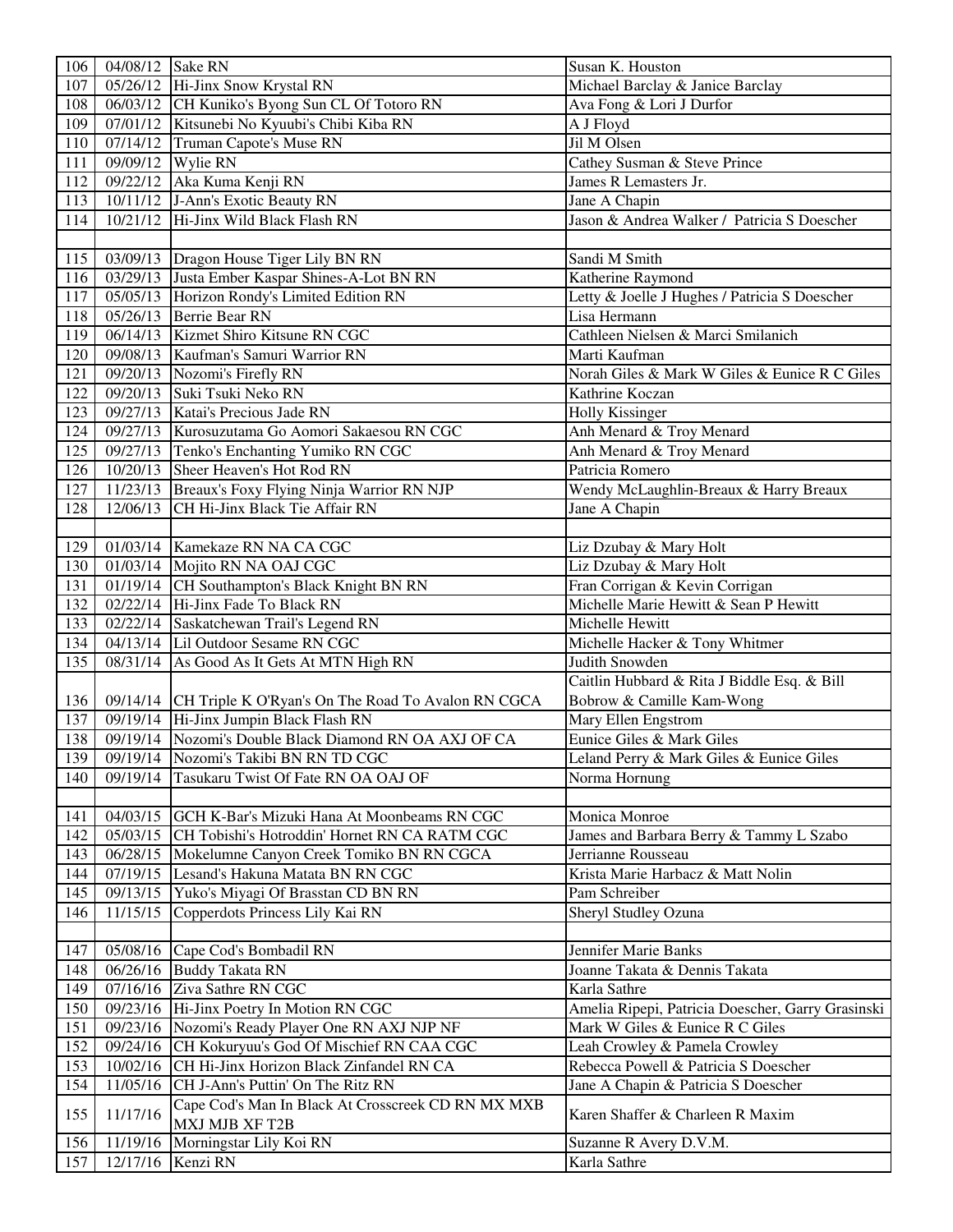| 158 |                       | 06/11/17 Edjo Hachimitsu Tsukiyo BN RN CGCA                                                 | Chris Iha                             |
|-----|-----------------------|---------------------------------------------------------------------------------------------|---------------------------------------|
| 159 |                       | 08/19/17 Dragon House Little Red Dragon RN CGCA TKA                                         | Nakiva Cleveland                      |
| 160 | $\overline{09/22/17}$ | Nozomi Kihaku Tsuki No Usagi RN CGCA CGCU TKI                                               | <b>Molly Sumner</b>                   |
|     |                       |                                                                                             |                                       |
| 161 |                       | 06/29/18 Tobishi's Careful! I'M Sizzlin' Hot! RN BCAT RATS CGC                              | Tammy L Szabo & Barbara & James Berry |
| 162 |                       | 08/19/18 Frerose Black Hawk UD PCDX BN GO RN                                                | Georgia Smelser                       |
| 163 |                       | 08/26/18 Coco Loco Dances With Fox RN CGC                                                   | Richena Holbert                       |
| 164 |                       | 09/21/18 Nozomi's Heart Of Gold RN OJP NFP                                                  | Mark W Giles & Eunice R C Giles       |
| 165 | 10/06/18              | Georgia's Little Reba CDX PCD BN RN CGC                                                     | Georgia Smelser                       |
| 166 | 10/11/18              | Justa Wild Thing RN CGC                                                                     | Gina Chalifoux                        |
|     |                       |                                                                                             |                                       |
| 167 |                       | 05/12/19 Heaven's Moonshine RN CA BCAT                                                      | Patricia Romero                       |
| 168 | 05/12/19              | Sheer Heaven's Rocket Raccoon RN CA BCAT                                                    | Patricia Romero                       |
| 169 | 06/14/19              | Ginko No Nagaremono Kouda Go Kari-On RN CAX3 BCAT                                           | Alexia Walters & Stephanie Siu        |
|     |                       | <b>CGCA CGCU TKN</b>                                                                        |                                       |
| 170 | 09/07/19              | GCH Katai N Sullo's Kazuki Of Kwontumleap BN RN FDC SoLinda E Walawander                    |                                       |
| 171 |                       | 09/15/19 Heaven's Snow Storm RN                                                             | Patricia Romero                       |
| 172 | 09/20/19              | Shoei Hi-Jinx Thunderstruck RN CAX FCAT3 ACT2 TKN                                           | Mary E Engstrom                       |
| 173 |                       | 11/09/19 Tasukaru Freedom For Me RN FDC MX MXJ MXF CAX FCANorma Hornung                     |                                       |
| 174 | 11/25/19              | Kari-On's The Wild Mushroom RN CGC                                                          | Faye Elizabeth Daniel                 |
|     |                       |                                                                                             |                                       |
| 175 | 05/15/20              | Miya RN ACT1                                                                                | Jerad Chilson & Christine Catabay     |
| 176 | 07/24/20              | GCH Lesand's Karma And Effect RN FDC FCAT CGCA TKI Alexis Grace Amerosa & Leslie D Anderson |                                       |
| 177 | 07/31/20              | CH San Jo Little Red Waggin RN FDC BCAT CGCA CGCU<br><b>TKI</b>                             | Krissy Marie Stanford                 |
| 178 | 09/25/20              | CH Horizon Klondike Kate RN TKN                                                             | Letty Hughes                          |
| 179 | 09/25/20              | Smidgen Overby RN OAP OJP OFP BCAT SWN SCE SIA<br><b>SBA RATN CGC TKP</b>                   | Cheryl Overby                         |
| 180 |                       | 10/09/20 Lesand Hime Kiko RN CGC TKN                                                        | Meredith Swartwout                    |
| 181 |                       | 10/09/20 MACH4 Shelby Rizzi RN FDC MXC MJC XF T2B BCAT                                      | Joni Rizzi                            |
| 183 | 10/23/20              | Boomlay's Truth Is Karma Don't Lie RN CGC TKN                                               | Alexis Grace Amerosa                  |
|     |                       |                                                                                             |                                       |
| 184 | 01/08/21              | CH Dragon House Light 'Em Up! RN BCAT TKN                                                   | Joni Rizzi                            |
| 185 | 01/08/21              | Forza's Story Teller RN CGC                                                                 | Gina Chalifoux                        |
| 186 | 01/08/21              | CH Frerose's Shesa Hot Mess RN FDC CA DCAT THDN<br>RATS CGCA CGCU TKN VHMA                  | Krissy M Stanford                     |
| 187 | 01/08/21              | San Jo The World Is My Runway RN CGCA CGCU TKN<br><b>VHMA</b>                               | Krissy M. Stanford                    |
| 188 | 04/17/21              | Forza's Forget Me Not RN CGC                                                                | Debbie Burmester & Kim Hoberg         |
| 189 | 09/04/21              | Matanuska Glacier Treasure RN                                                               | Laura Clark                           |

### **Rally Intermediate**

|   | 04/06/19 | Ziva Sathre RI CGCA TKN                           | Karla Sathre                                      |
|---|----------|---------------------------------------------------|---------------------------------------------------|
|   | 05/19/19 | Kenzi RI CGCA TKN                                 | Karla Sathre                                      |
| 3 | 06/15/19 | Hi-Jinx Poetry In Motion BN RI AX AXJ NF CGC      | Amelia Ripepi, Patricia Doescher, Garry Grasinski |
| 4 | 11/01/19 | Justa Wild Thing RI CGC                           | Gina Chalifoux                                    |
|   |          |                                                   |                                                   |
| 5 | 02/21/20 | Ginko No Nagaremono Kouda Go Kari-On RI CAX3 BCAT | Alexia Walters & Stephanie Siu                    |
|   |          | <b>CGCA CGCU TKN</b>                              |                                                   |
| 6 | 08/29/20 | Kizmet Shiro Kitsune RI THD CGCA TKN              | Cathleen Nielsen & Marci Smilanich                |
| 7 | 11/07/20 | Tasukaru Freedom For Me RI FDC MX MXJ MJB MFB T2B | Norma Hornung                                     |
|   | 11/07/20 | <b>CAX FCAT4 RATM</b>                             |                                                   |
| 8 |          | Tasukaru Twist Of Fate RI FDC AX MXJ XF BCAT SCN  | Norma Hornung                                     |
|   |          | <b>SIN SBN RATO</b>                               |                                                   |
|   |          |                                                   |                                                   |
| 9 | 05/08/21 | Forza's Forget Me Not RI CGC                      | Debbie Burmester & Kim Hoberg                     |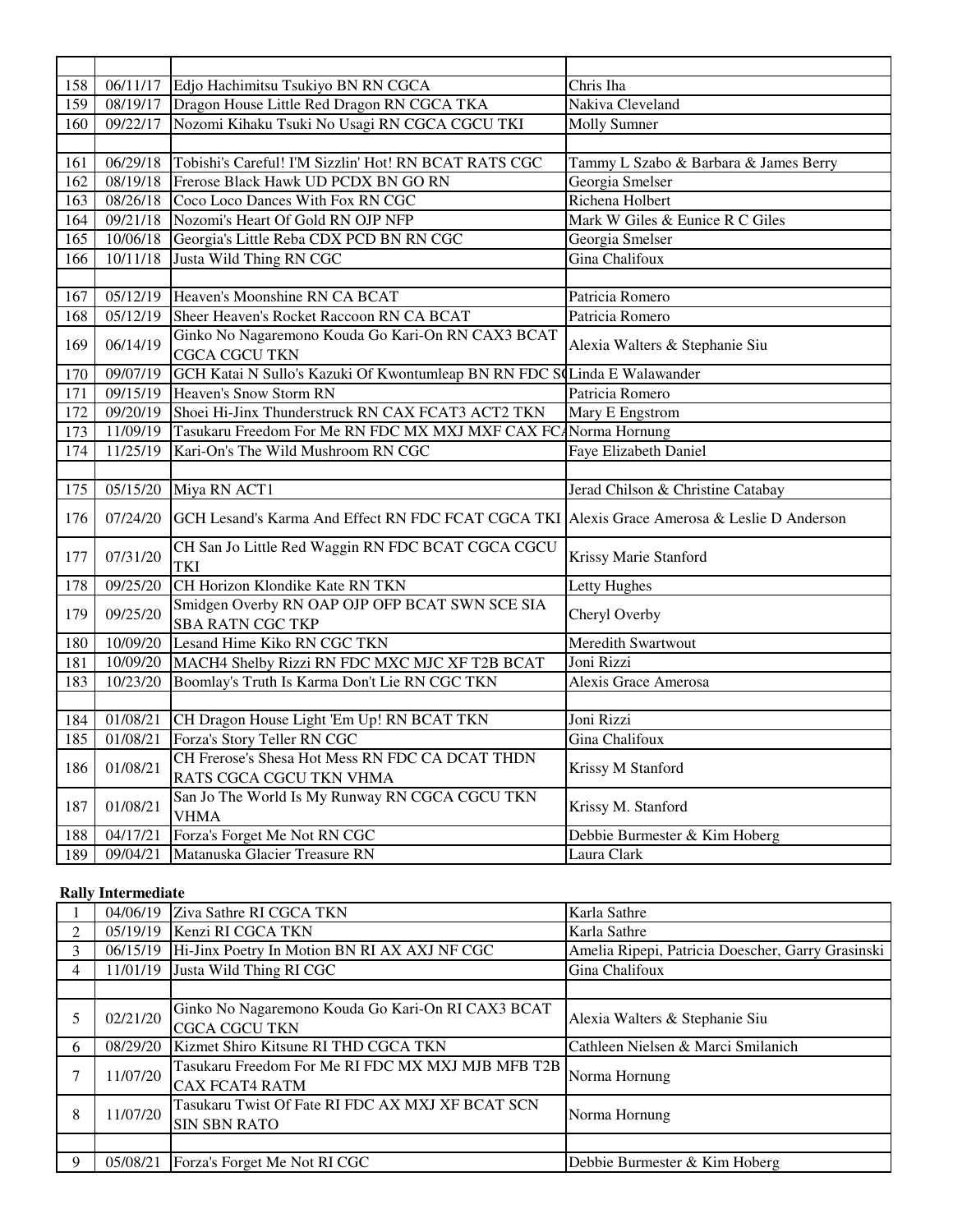| 10 | 12012<br>$\mathcal{U}$<br>1 L I | Matanuska Glacier<br>R.<br><i>Treasure</i> | Clark<br>Laura |
|----|---------------------------------|--------------------------------------------|----------------|
|----|---------------------------------|--------------------------------------------|----------------|

| 1V. |                       | 11/13/21 INIALAHUSKA UTACIEI TTEASUIE NI      | TL'aufa Ciain |
|-----|-----------------------|-----------------------------------------------|---------------|
|     |                       |                                               |               |
|     | <b>Rally Advanced</b> |                                               |               |
|     |                       | 05/21/05 Lamax's Passionatelie Prettie CDX RA | Bren Osborn   |
|     |                       |                                               |               |

| $\overline{2}$   |          | 05/29/05 CH Hi-Jinx Black Reign RA                                                      | Michelle & Sean Hewitt                                                    |
|------------------|----------|-----------------------------------------------------------------------------------------|---------------------------------------------------------------------------|
| $\overline{3}$   |          | 09/10/05 CH Yankii's Penny Ante RA                                                      | Belinda Kaufman & Kimberly A Cerutti                                      |
| $\overline{4}$   |          | 11/26/05 CH Robmar Gee Bee CD RA NA NAJ                                                 | Joan M Althouse                                                           |
|                  |          |                                                                                         |                                                                           |
| $5\overline{)}$  |          | 03/05/06 Bark Rivers-Ray Of Sunshine CD RA                                              | Marian Von Hanstein                                                       |
| 6                |          | 04/30/06 Shale Cliff CD RA NA NAJ                                                       | Sherron A McBee                                                           |
| $\overline{7}$   |          | 05/27/06 Blue Loon's American Jag CD RA                                                 | Letty Hughes                                                              |
| 8                |          | 05/27/06 Koko RA AX NAP OAJ NJP                                                         | Fern Elizabeth Frisbee                                                    |
| 9                |          | 07/16/06 CH Southampton's Temptation RA                                                 | Fran & Kevin Corrigan                                                     |
|                  |          |                                                                                         |                                                                           |
| 10               |          | 04/14/07 Take RA TD                                                                     | Kamrin Macknight & Gordon Deeg                                            |
| 11               |          | 04/14/07 Yuki Kitsune CD RA OA OAJ                                                      | Dennis T & Joanne Stec Takata                                             |
| 12               |          | 05/05/07 CH Copperdot's Academy Award CDX RA                                            | Larry Weiss & Diana D Smiley                                              |
| 13               |          | 06/10/07 CH Blue Loon's Kovu RA AX MXJ                                                  | Deb Huberty                                                               |
| 14               |          | 06/24/07 Hi-Jinx Peaches & Cream RA                                                     | Natalie Salois                                                            |
| 15               |          | 06/24/07 Samari CD RA                                                                   | Dennis T Takata & Joanne Stec Takata                                      |
|                  |          | CH Ranchlake's True Grit RA                                                             | <b>Suzanne Pelz</b>                                                       |
| 16               | 11/04/07 |                                                                                         |                                                                           |
|                  |          |                                                                                         | Dennis Takata & Joanne Takata                                             |
| 17               |          | 01/12/08 Ms Miki Murasaki Midnight Sun RA<br>03/01/08 CH Wilhavens Can We Talk RA       | Elizabeth Williams                                                        |
| 18               |          |                                                                                         | Eunice R C Giles & Mark W Giles                                           |
| 19               |          | 09/19/08 Taichung Belle At Nozomi RA NAP NJP<br>11/15/08 Lee-Fen's Gotta Have Faith RA  |                                                                           |
| 20               |          |                                                                                         | Carol A Clifton                                                           |
|                  |          | 02/15/09 Gingersnap Of Paladin RA                                                       |                                                                           |
| 21<br>22         |          | 04/02/09 CH Midnight Sun Copper Akainami RA                                             | Bobbi Searl & Harvey Searl<br>J, S, & D Anderson / Janet Johnson          |
|                  |          | 08/29/09 CH Kuniko's Sampei Of Nichibei RA                                              | Lori J Durfor                                                             |
| 23               | 09/18/09 | Nozomi's Dread Pirate Roberts RA MX MXJ XF                                              |                                                                           |
| 24               |          |                                                                                         | Eunice R C Giles & Mark W Giles                                           |
|                  |          | 04/18/10 Inari Akai Kone CD RA                                                          | Katherine Koczan                                                          |
| $25\,$           |          |                                                                                         | Lisa Gardner                                                              |
| 26               |          | 06/13/10 Rowdy Red Fox RA MX MXJ MXP3 MJP3 PAX OF XFP<br>07/10/10 Bushido Kitsune CD RA | Michelle Brown                                                            |
| $27\,$<br>$28\,$ |          | 08/29/10 Cape Cod's 007 At Nozomi RA NA OAJ OF                                          | Eunice R.C. Giles & Mark W Giles                                          |
| 29               |          | 09/24/10 Innisfree Mashigura Of Kihaku RA                                               | Molly Sumner                                                              |
| 30               |          | 09/24/10 Kazmo The Kamikaze RA NA NAJ NAP NJP NF                                        | James Van Stell                                                           |
|                  |          |                                                                                         |                                                                           |
| 31               |          | 04/16/11 CH Midnight Sun's Kenai Kazuki Aki RA                                          | Michael & Janice Barclay / Janet Johnson                                  |
| 32               |          | 05/01/11 Reggienald RA                                                                  | Gloria Ostrander                                                          |
| 33               | 09/23/11 | Nozomi's Celestial Zenith RA OA NAJ NF                                                  | Sarah S Carson / Mark & Eunice Giles                                      |
| 34               | 09/24/11 | CH Rippa-Na Royal Reggie RA                                                             | Bill Bobrow / Carol Parker / Camille Wong                                 |
|                  |          |                                                                                         |                                                                           |
| 35               |          | 01/21/12 Hi-Jinx Designed In Black RA NAP OJP NFP                                       | Mary Engstrom                                                             |
| 36               | 01/21/12 | Koshou Friend Of Kurgan RA OA OAJ MXP3 MJP3 XFP                                         | Mary E Engstrom                                                           |
| 37               | 02/25/12 | San Jo Chaka Khan RA                                                                    | Ying-Hung Tung                                                            |
| 38               | 03/24/12 | San Jo Kumi Rock N Roll Banjo Boy RA                                                    | Ying-Hung Tung                                                            |
| 39               | 04/21/12 | Sumo Chewbaca RA AX AXJ NJP OF NFP                                                      | Amy Ripepi & Garry Grasinski                                              |
| 40               | 04/22/12 | Kiko Princess Sheeba RA NA NAJ NF                                                       | Amy Ripepi & Gary Grasinski                                               |
|                  |          |                                                                                         |                                                                           |
|                  | 03/09/13 |                                                                                         |                                                                           |
| 41<br>42         | 06/16/13 | Dragon House Huckleberry Finn CD BN RA<br>Wylie RA                                      | Malley Bragg Heinlein & Thomas E Heinlein<br>Cathey Susman & Steve Prince |
|                  |          |                                                                                         |                                                                           |
|                  | 03/07/14 | Dragon House Tiger Lily BN RA                                                           |                                                                           |
| 43<br>44         |          |                                                                                         | Thomas E Heinlein & Malley Bragg Heinlein                                 |
|                  |          |                                                                                         |                                                                           |
|                  | 03/29/14 | Justa Ember Kaspar Shines-A-Lot BN RA                                                   | Katherine Raymond                                                         |
| 45               | 01/02/15 | Kamekaze RA AX MXJ OF T2B CAA CGC                                                       | Liz Dzubay & Mary Holt                                                    |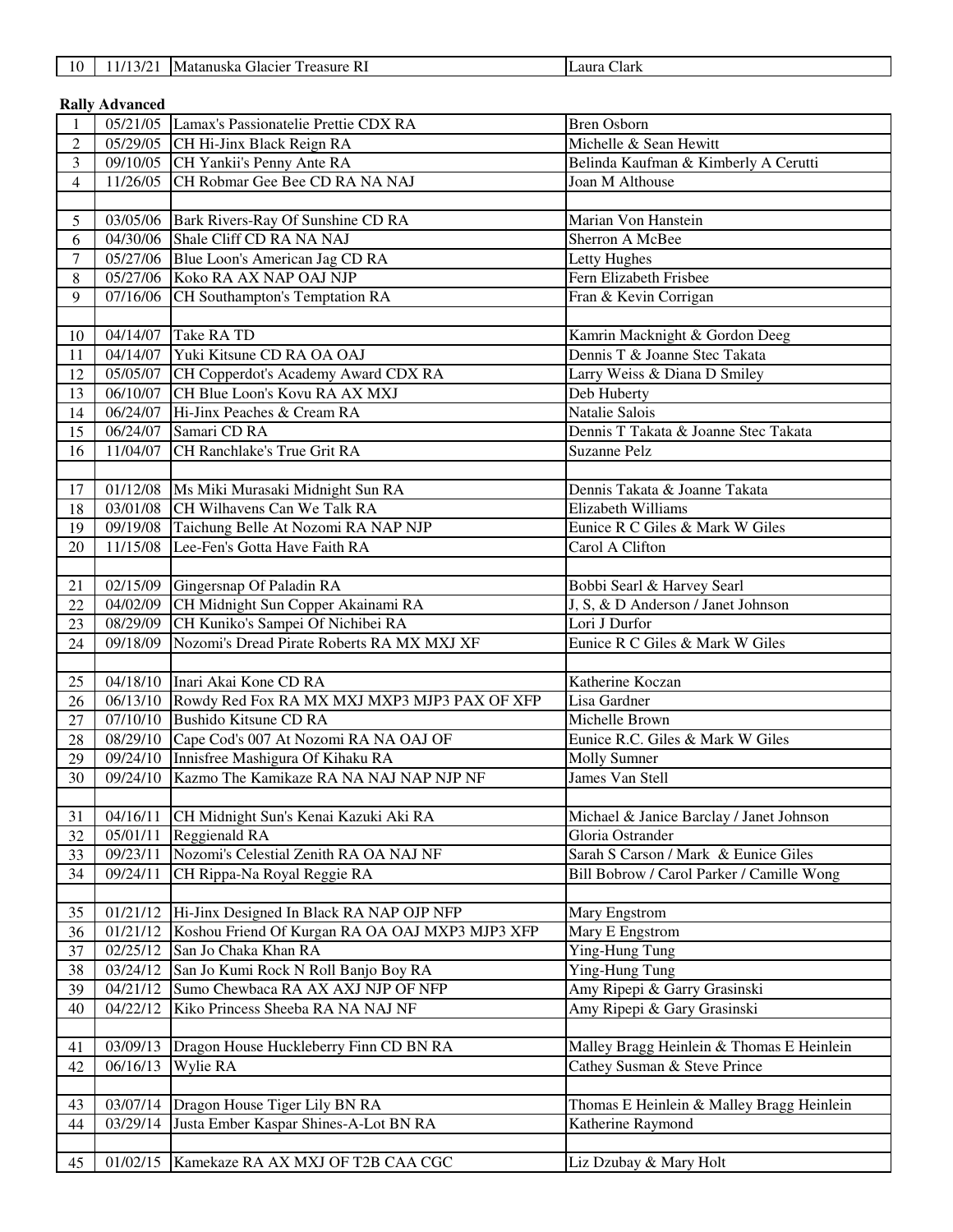| 46 |          | 08/21/15 CH Tobishi's Hotroddin' Hornet RA CA RATM CGC                 | James and Barbara Berry & Tammy L Szabo           |
|----|----------|------------------------------------------------------------------------|---------------------------------------------------|
| 47 |          | 10/10/15 As Good As It Gets At MTN High RA                             | Judith Snowden                                    |
|    |          |                                                                        |                                                   |
| 48 | 09/04/16 | CH Hi-Jinx Black Tie Affair BN RA CGC                                  | Jane A Chapin                                     |
| 49 | 09/23/16 | Bandit Bartos BN RA RATS CGC                                           | Stephanie Simon & Brian Bartos                    |
| 50 | 09/23/16 | Nozomi's Takibi BN RA TD AX AXJ NAP NJP OF CGC                         | Leland Perry & Mark Giles & Eunice Giles          |
| 51 | 11/19/16 | Copperdots Princess Lily Kai RA                                        | Sheryl Studley Ozuna                              |
|    |          |                                                                        |                                                   |
| 52 | 11/05/17 | Cape Cod's Bombadil RA CGC                                             | Jennifer Marie Banks                              |
|    |          |                                                                        |                                                   |
| 53 | 05/03/19 | CH Tobishi's Careful! I'M Sizzlin' Hot! RA BCAT RATM<br><b>CGC TKN</b> | Tammy L Szabo & Barbara & James Berry             |
| 54 | 08/18/19 | Frerose Black Hawk UD PCDX BN GO RA                                    | Georgia Smelser                                   |
|    |          |                                                                        |                                                   |
| 55 | 01/24/20 | Hi-Jinx Poetry In Motion BN RA AX AXJ NF CGC                           | Amelia Ripepi, Patricia Doescher, Garry Grasinski |
| 56 | 03/06/20 | Justa Wild Thing RA CGC                                                | Gina Chalifoux                                    |
| 57 | 11/15/20 | Kizmet Shiro Kitsune RA THD CGCA TKN                                   | Cathleen Nielsen & Marci Smilanich                |
|    |          |                                                                        |                                                   |
| 58 | 11/14/21 | Tasukaru Freedom For Me RA FDC MX MXJ MJB MFB<br>T2B CAX FCAT7 RATM    | Norma Hornung                                     |

### **Rally Excellent**

| $\mathbf{1}$            |          | 08/27/05 CH Hi-Jinx Black Reign RE                                      | Michelle & Sean Hewitt                        |
|-------------------------|----------|-------------------------------------------------------------------------|-----------------------------------------------|
|                         |          |                                                                         |                                               |
| $\overline{2}$          |          | 01/29/06 CH Yankii's Penny Ante RE                                      | Belinda Kaufman & Kimberly A Cerutti          |
| $\overline{\mathbf{3}}$ | 10/22/06 | Bark Rivers-Ray Of Sunshine CD RE                                       | Marian VonHanstein                            |
|                         |          |                                                                         |                                               |
| $\overline{4}$          |          | 03/11/07 Koko RE AX OAJ NAP NJP                                         | Fern Elizabeth Frisbee                        |
| $\overline{5}$          |          | 05/27/07 Blue Loon's American Jag CD RE                                 | Letty Hughes                                  |
| 6                       |          | 05/27/07 CH Copperdot's Academy Award CDX RE                            | Larry Weiss & Diana D Smiley                  |
| $\overline{7}$          |          | 10/19/07 CH Southampton's Temptation RE                                 | Fran Corrigan & Kevin Corrigan                |
| 8                       |          | 10/19/07 Yuki Kitsune CD RE OA AXJ                                      | Dennis T Takata & Joanne Stec Takata          |
| 9                       | 10/20/07 | Samari CD RE                                                            | Dennis T Takata & Joanne Stec Takata          |
|                         |          |                                                                         |                                               |
| 10                      |          | 11/21/08   Ms Miki Murasaki Midnight Sun CD RE                          | Dennis T Takata & Joanne Stec Takata          |
|                         |          |                                                                         |                                               |
| 11                      |          | 02/22/09 Lee-Fen's Gotta Have Faith RE                                  | Carol A Clifton                               |
| 12                      |          | 08/09/09 CH Midnight Sun Copper Akainami RE                             | J, S, & D Anderson / Janet Johnson            |
| 13                      | 11/20/09 | Hi-Jinx Peaches & Cream RE                                              | Natalie Salois                                |
|                         |          |                                                                         |                                               |
| 14                      |          | 06/19/10 CH Kuniko's Sampei Of Nichibei RE                              | Lori J Durfor                                 |
| 15                      |          | 07/18/10 Rowdy Red Fox RE MX MXJ MXP3 MJP3 PAX OF XFP                   | Lisa Gardner                                  |
| 16                      |          | 10/16/10 Bushido Kitsune CD RE                                          | Michelle Brown                                |
|                         |          |                                                                         |                                               |
| 17                      | 09/23/11 | Cape Cod's 007 At Nozomi CD BN RE OA AXJ OF                             | Eunice R C Giles & Mark W Giles               |
|                         |          |                                                                         |                                               |
| 18                      | 01/21/12 | Kazmo The Kamikaze RE NA NAJ NAP NJP NF NFP                             | James Van Stell                               |
| 19                      | 03/25/12 | San Jo Chaka Khan RE                                                    | Ying-Hung Tung                                |
| 20                      |          | 04/01/12 San Jo Kumi Rock N Roll Banjo Boy RE                           | Ying-Hung Tung                                |
| 21                      |          | 06/29/12 CH Rippa-Na Royal Reggie RE                                    | Bill Bobrow / Carol Parker / Camille Kam-Wong |
| 22                      | 09/21/12 | Koshou Friend Of Kurgan RE OA OAJ MXP4 MXPB MJP3<br><b>MJPB PAX XFP</b> | Mary E Engstrom                               |
| 23                      | 09/21/12 | MACH Nozomi's Dread Pirate Roberts RE MXB MJS XF                        | Eunice R C Giles & Mark W Giles               |
| 24                      |          | 11/03/12 CH Midnight Sun' S Kenai Kazuki Aki CD RE NA AXJ               | Michael & Janice Barclay / Janet Johnson      |
| 25                      | 11/04/12 | Sumo Chewbaca RE MX AXJ NAP NJP OF NFP                                  | Amy Ripepi & Garry Grasinski                  |
|                         |          |                                                                         |                                               |